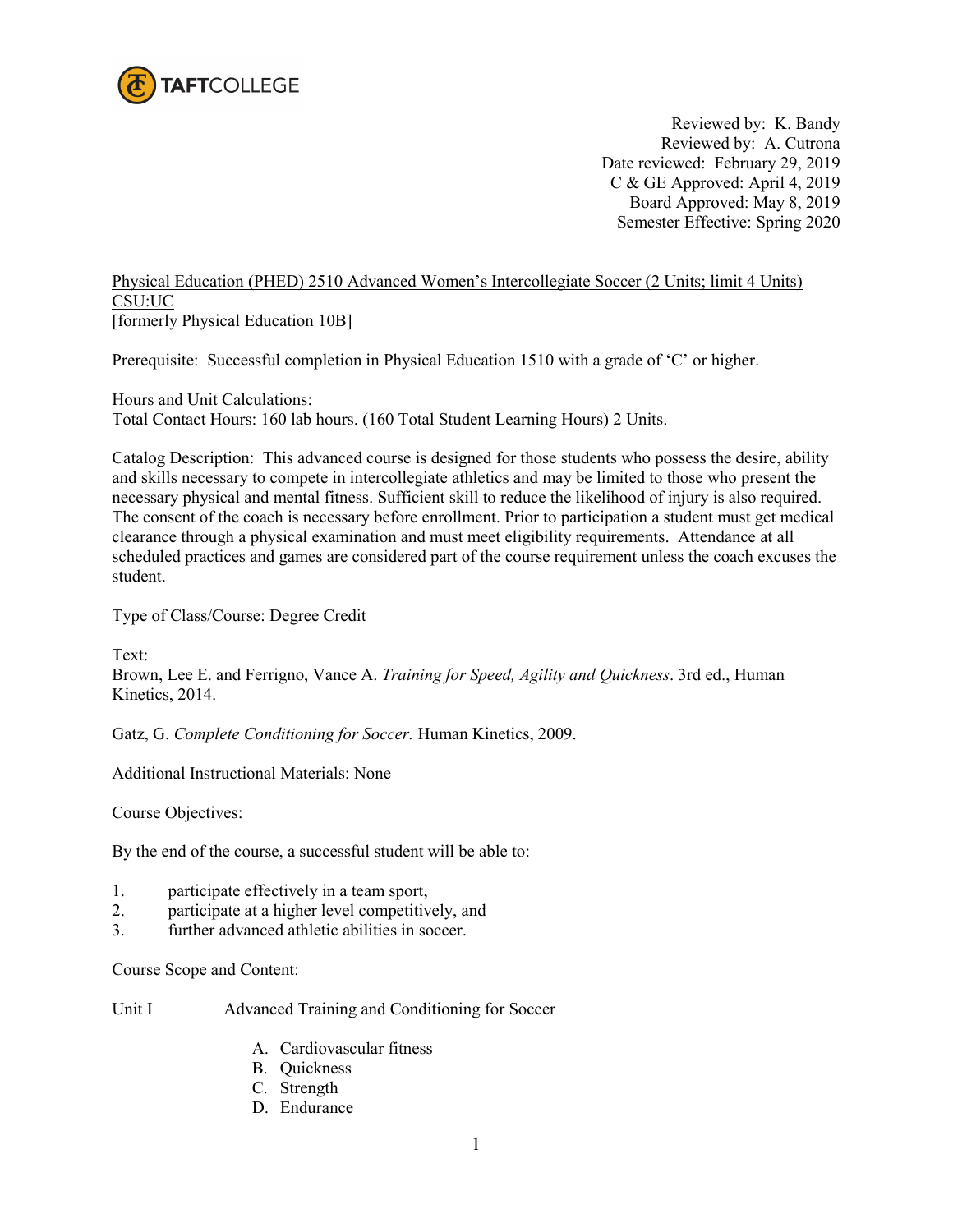

## Unit II Advanced Skills Performed in Soccer

- A. Trapping
- B. Passing
- C. Dribbling
- D. Movement
- E. Formations
- F. Shooting
- G. Stance
- H. Pressure

Unit III Rules

- A. Offense
- B. Defense
- C. Transition
- D. Sportsmanship and ethics

Unit IV Team Strategy

- A. Patterns of play
- B. Positional attack
- C. Team attack
- D. Application of strategy

Learning Activities Required Outside of Class:

The students in this class will spend a minimum of 1 hour per week outside of the regular class time doing the following:

- 1. Skill practice
- 2. Working on individual skills,
- 3. Studying multimedia presentations, and
- 4. Reading of the textbook.

## Methods of Instruction:

- 1. Practice of basic skills and techniques
- 2. Basic training programs<br>3. Practice games
- Practice games
- 4. Intercollegiate competition
- 5. Oral instruction and
- 6. Multimedia

## Methods of Evaluation:

- 1. Skill demonstrations, including:
	- a. Performance exams
	- b. Rules of the game
	- c. Soccer terminology